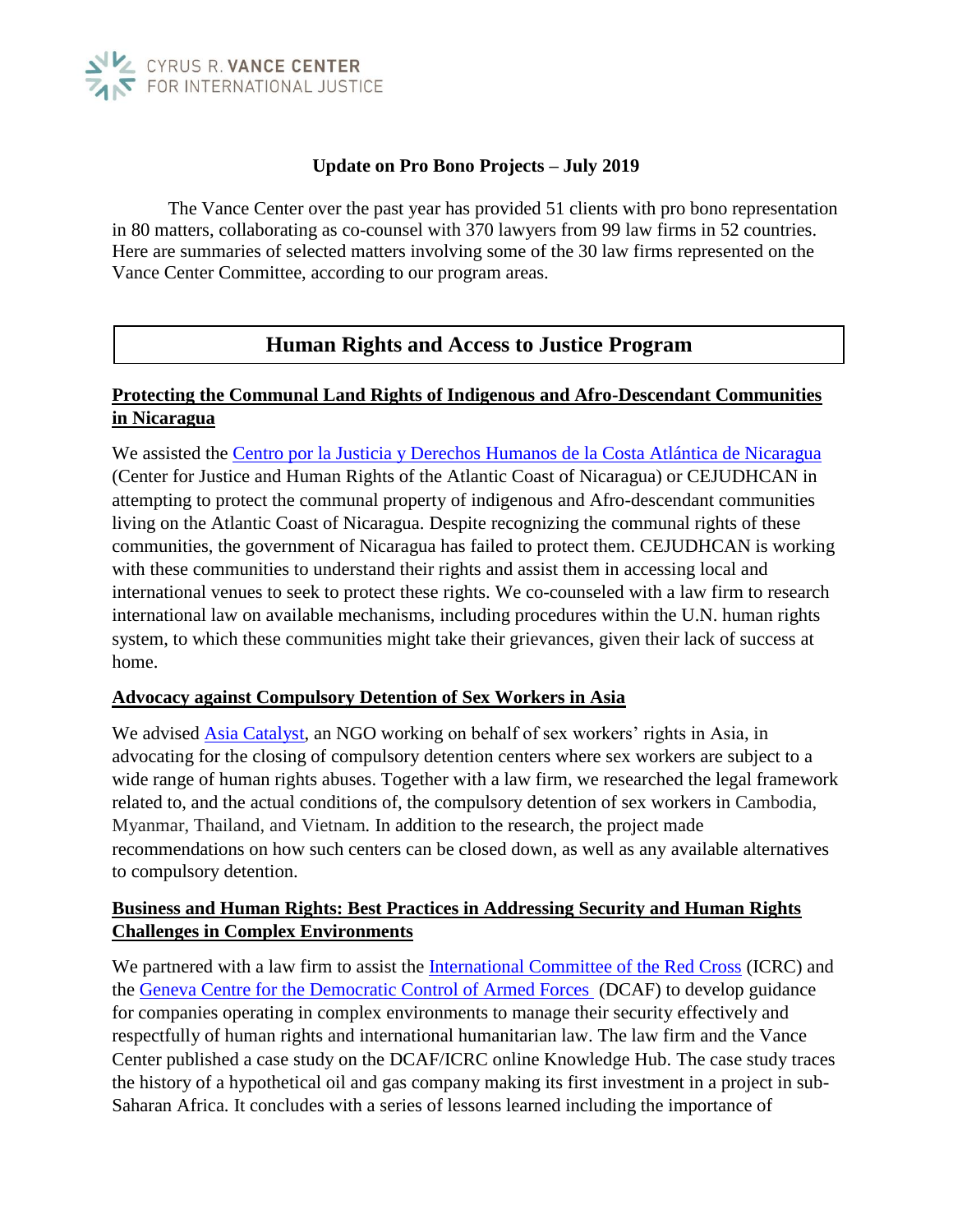stakeholder engagement early in the investment process and on-going cooperation with community members.

#### **Workshop on Business and Human Rights in Haiti**

The Vance Center and a law firm led a workshop in Port-au-Prince, Haiti, on "Business and Human Rights: A Role for Alternative Dispute Resolution Mechanisms?" The workshop was part of the first International Forum on Arbitration in Haiti, hosted by the Chamber for Conciliation and Arbitration of Haiti. Vance Center Programs Director Marie-Claude Jean-Baptiste focused on the first two of the two pillars of the [United Nations Guiding Principles](https://www.business-humanrights.org/en/un-guiding-principles)  [\(UNGPs\) on Business and Human Rights](https://www.business-humanrights.org/en/un-guiding-principles) and the law firm representative presented the third pillar. More than 20 participants attended the two-hour workshop, including lawyers, judges, and representatives of the business sector. In a lively discussion after the presentations, participants raised questions on the application of the UNGPs to the Haitian context.

# **Environment**

## **Global Pact for the Environment**

We assisted the [World Commission on Environmental Law](https://www.iucn.org/commissions/world-commission-environmental-law) of the [International Union for the](https://www.iucn.org/about)  [Conservation of Nature](https://www.iucn.org/about) in its efforts to promote the Global Pact for the Environment, a proposed global agreement on fundamental principles of environmental law. A law firm assembled a team from its offices around the world and prepared a comprehensive set of charts to demonstrate the consensus on principles and objectives in international environmental law in seven regions. These critical legal tools, now in use by members of the United Nations as part of the negotiations surrounding the Global Pact, set forth the correspondence between the Global Pact and the [UN Sustainable Development Goals,](https://www.un.org/sustainabledevelopment/sustainable-development-goals/) general principles of international soft law, multilateral environmental agreements, and various regional agreements.

#### **Establishing the Right to a Healthy Environment**

We are working with Prof. David Boyd, the [United Nations Special Rapporteur on Human](https://www.ohchr.org/EN/Issues/Environment/SREnvironment/Pages/DavidBoyd.aspx)  [Rights and the Environment,](https://www.ohchr.org/EN/Issues/Environment/SREnvironment/Pages/DavidBoyd.aspx) to develop an authoritative database of national constitutions and laws which recognize the right to a safe, clean, healthy, and sustainable environment. A law firm is coordinating the research in the national legislative databases of the 193 United Nations Member States, and identifying any national legislation which sets out a human right to the environment, including procedural rights and rights of access to justice and remedies. The research will provide Prof. Boyd with authoritative evidence of an emerging state practice which he intends to present in his reports to [United Nations Human Rights Council.](https://www.ohchr.org/en/hrbodies/hrc/pages/home.aspx)

#### **Promoting Environmental Rights Before the Chilean Supreme Court**

We assisted [Human Rights Watch](https://www.hrw.org/) in a case in Chile involving pollution caused by decades of intensive industrial development, which the plaintiffs alleged violates the right to live in a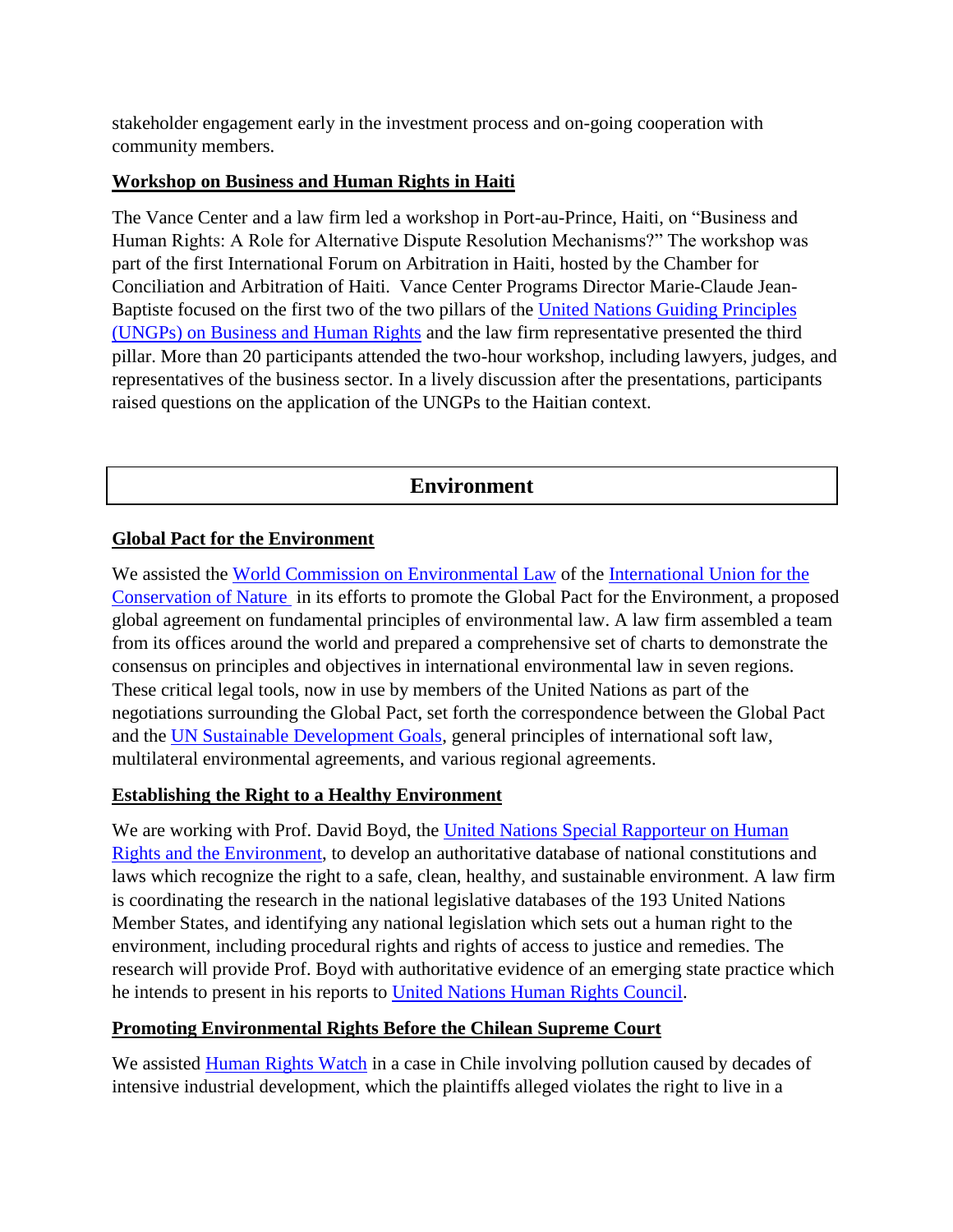pollution-free environment set forth in the national constitution. A law firm prepared an amicus curiae brief emphasizing the importance of international law relating to human rights and the environment in interpreting the Chilean constitution, and asking the court to consider the recently issued [Framework Principles on Human Rights and the Environment.](https://www.ohchr.org/EN/Issues/Environment/SREnvironment/Pages/FrameworkPrinciplesReport.aspx) The plaintiffs were successful in the case, and the Chilean Supreme Court granted extensive relief in their favor.

## **Protecting Rivers in Myanmar, India, Angola and Namibia**

We advised [International Rivers](https://www.internationalrivers.org/) on the existing legal frameworks governing river protection and their applicability to conservation efforts in Myanmar, India, Angola, and Namibia. This work advances the organization's goal of maintaining free-flowing rivers in these jurisdictions through advice and recommendations on how nations can improve their respective legal frameworks, based on international law and best practices. Several law firms have prepared memoranda analyzing the laws and offering advice on the options for maintaining free-flowing rivers.

#### **Advising an Indigenous Community in Ecuador**

We advised an indigenous community in Ecuador to understand how Ecuadorean laws governing endangered species interact with the criminal code and the rights of indigenous peoples. This group had no contact with the outside world prior to oil exploration in the region and learned that some of its traditional activities potentially violate the law. A law firm advised the group on how Ecuador implements international law commitments to protect endangered species and how the criminal law applies to environmental crimes concerning endangered species and other activities.

# **Creating Water Funds in Colombia and Mexico**

We are working with [The Nature Conservancy](https://www.nature.org/en-us/) to assist in the creation of several water funds in Colombia and Mexico. The funds are a key solution to achieving water security in these communities and require specific legal research and drafting of complex documents, in addition to negotiations, to establish multi-stakeholder governance mechanisms for the water funds. Several law firms have been researching the law and regulations, drafting the documents, and helping The Nature Conservancy establish the water funds

# **Good Governance Program**

#### **Supporting Investigative Journalism**

We represent the [Organized Crime and Corruption Reporting Project](https://www.occrp.org/en) in a range of matters: 1) a defamation action in London resulting from a broad expose of state-sponsored corruption in Azerbaijan, for which we have involved a law firm as pro bono solicitor and a barristers chambers; 2) compliance with the recently-enacted European Union's General Data Protection Regulation, including the untested journalism exception; 3) corporate governance and administration; and 4) agreements for funding of specific investigations.